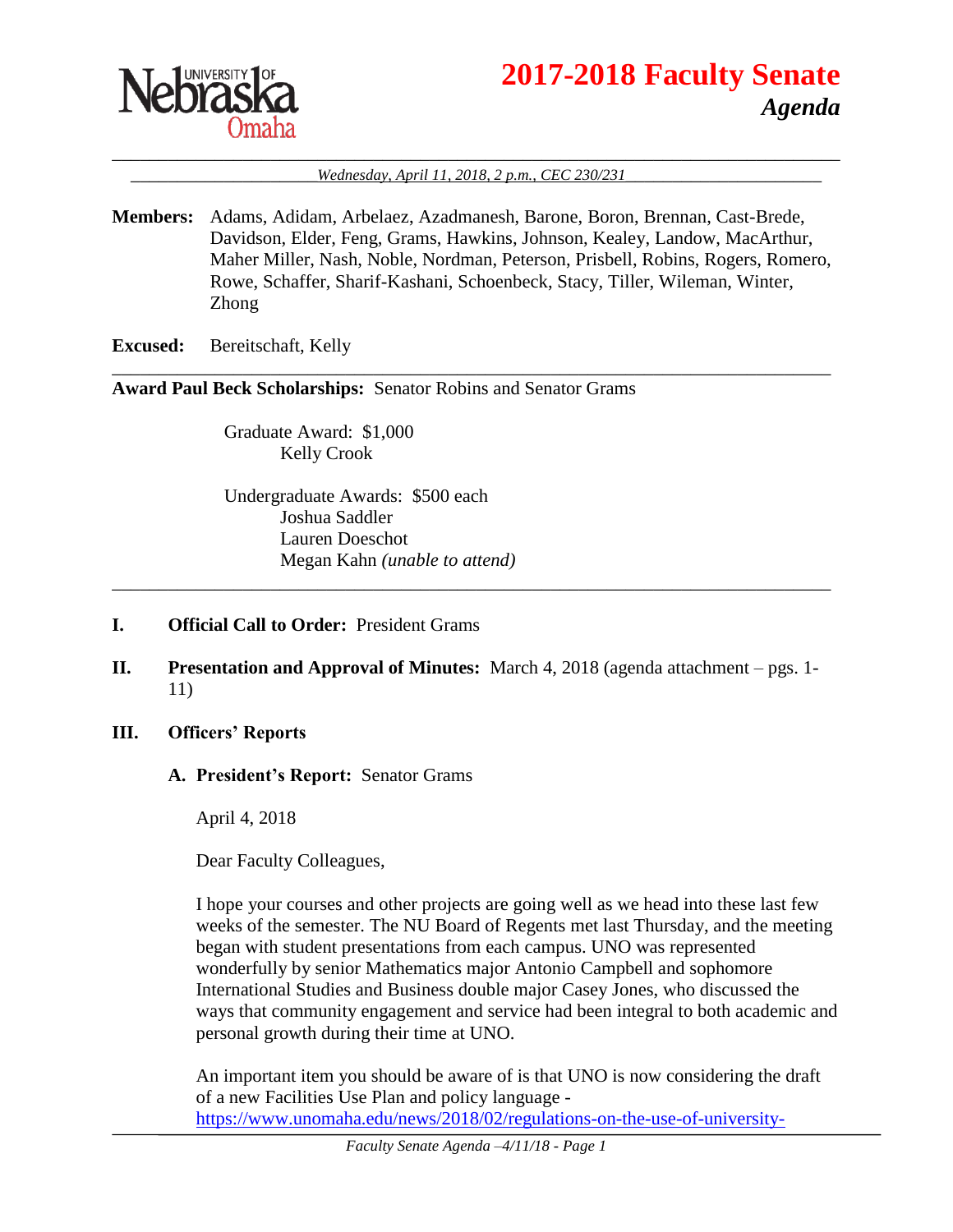[facilities-and-grounds.php](https://www.unomaha.edu/news/2018/02/regulations-on-the-use-of-university-facilities-and-grounds.php) - following the passage of the Board of Regents Freedom of Expression policy that the UNO Faculty Senate endorsed this spring in a resolution. Because faculty have had many comments about the proposed plan, the Senate formally requested through its representative on the UNO Campus Policy committee that the comment period on this proposal be extended until April 28, and the request was graciously approved. Chancellor Gold, VC Shipp, and other administrators involved in developing this plan have encouraged the campus community, and the wider community including the ACLU, to offer suggestions and comment. You may do this directly (see the link above), or through your Senate representative, or you can send comments to me that I will anonymize, collate, and submit as a whole before the deadline.

The UNO administration has prepared a DACA FAQ sheet for all faculty. This was both pro-active on the part of the UNO administration and also a response to faculty and student questions and concerns, and is appreciated. Questions about this information should be referred to AVC Cathy Pettid.

You may have seen information about several important changes that will affect UNO faculty. First, NU system-wide will be rolling out dual factor authentication for logins to all university systems (email, Canvas, Firefly, etc). UNO faculty are not required to do this yet – initially those who wish to adopt dual factor are invited to enroll – but eventually this will come. It means you will need some other physical mechanism for verifying your identity when you log in to these systems – for instance, a code sent to your cell phone or desktop phone that is then entered. An obvious problem arises: how will we accommodate faculty who must use a variety of computers and devices throughout the day, in different locations, and what about people who are not able or do not wish to use their own personal devices (e.g. cell phone) to accomplish this? One solution available is the use of a key fob – something that you'd carry around on your keychain or otherwise, that can receive the additional verification code you'll need for logins. Faculty may also wonder: is all of this necessary? After the last Board of Regents meeting, we were given an update on the security threats (and a few successful security breaches that were then identified and thwarted) faced by NU computer systems; the information was not surprising, as we know this occurs regularly, but was still shocking. In short, the security need is vital, and dual factor authentication is one method of addressing this need.

Second, a new means of applying for travel permission and being reimbursed for expenses or making new reservations will be rolled out (Concur). Faculty had raised concerns about the entry of personal or financial information into this system, and upon inquiring, I am told that this is not required to use the system. We will continue to monitor this topic and the implementation of the new system, to ensure faculty concerns are heard and addressed.

Third, as you already know, June 30 is the last date you can use Blackboard. We need to transition fully to Canvas now, and resources are available to help you. Please seek assistance if you need it; a great effort to address faculty needs in this area is being made. Please note that one difference between Canvas and Blackboard has been affecting a number of people. Announcements on Blackboard were perhaps more readily or intuitively created and sent to the entire class of students; announcements on Canvas may not work the same way, and faculty may find it more effective to use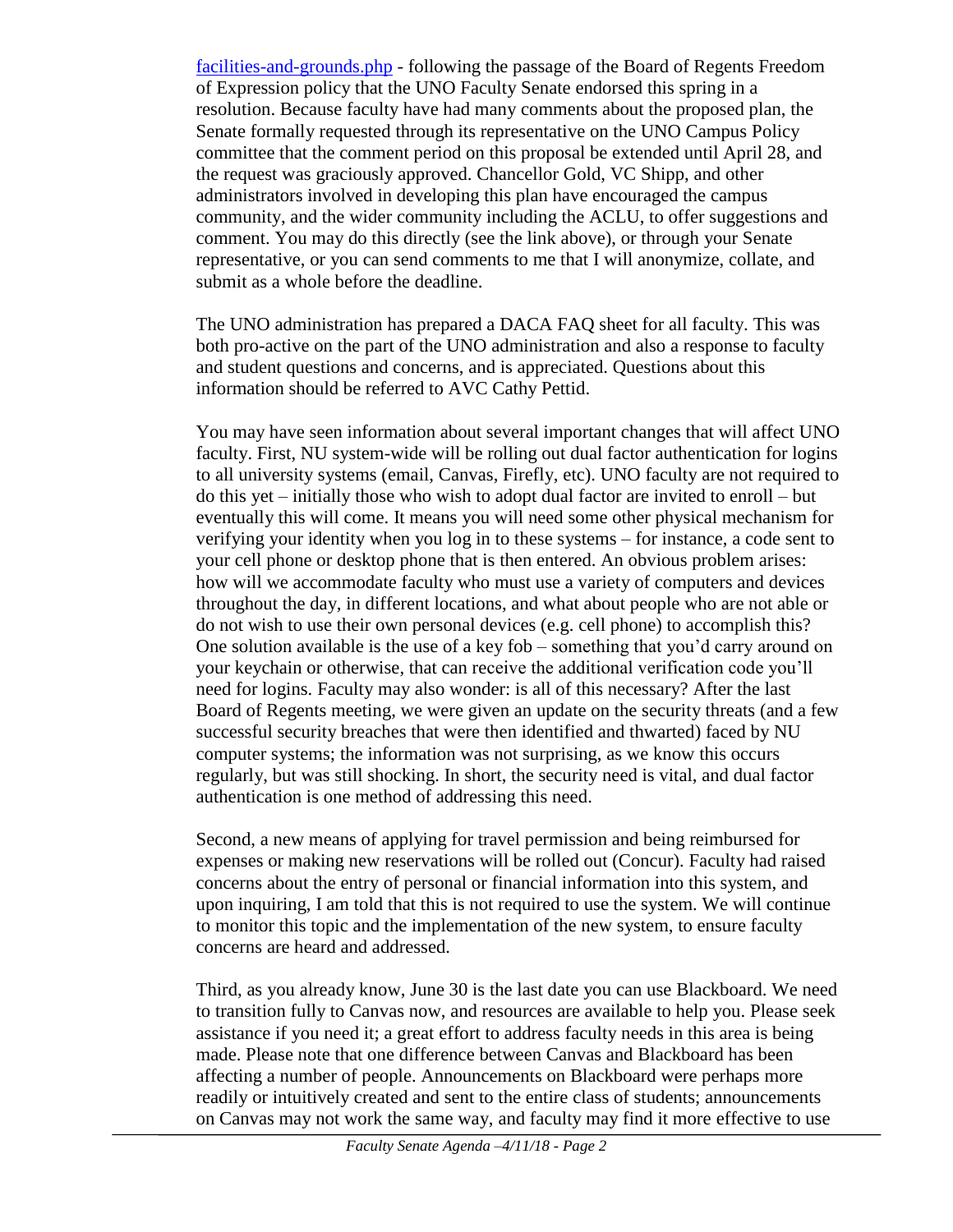the Inbox function to send an email directly to all students or course users. This can be sent as an individual email to each user. This is important on days when, for instance, you wish to use Canvas to convey time-sensitive information. Another update on a tech matter: closed-captioning can be added as a free service to ilos videos, and this should be taken advantage of even if no current students need closedcaptioning, because then it is available for future students who may have this need.

BUDGET: a quick update, some of which may be old news by now. The Legislature passed the budget, which included a far less drastic cut to the NU budget, but still includes a significant cut. This is better news, but tempered by some uncertainty about the final outcome and the near-certainty that more money will be held back next year as per the Governor's recommendations, as in previous years. We have not yet emerged from the overall environment in which further cuts are a likelihood. The BRT process continues. The 500+ suggestions Chancellor Gold has received from the UNO community have been analyzed, implemented, or continue to be processed for further action. We continue to need your innovative and practical suggestions about how to support operations in a financially efficient manner. How might revenue be generated? How might resources be saved?

The single most important thing faculty have the power to affect, with respect to our continuing success, quality, and financial efficiency, may be to increase Student Retention and move students toward successful completion of the degree. A small  $shift - 5\%$ ? – in increased retention could be the difference between financial challenges and having the resources we need for continued dynamic growth. To that end, Senate is working on a number of projects designed to move the needle on retention and completion. I am preparing a survey concerning both these issues and broader issues about UNO's present and future, to be sent to faculty this month. More to come on this soon.

On April 17 Chancellor Gold will present another Town Hall discussion. This is a terrific opportunity for faculty to hear directly from him and ask questions or present ideas. Thank you to everyone who participated in the last Town Hall discussion and to all of you who attended HLC Accreditation visit events. I was very impressed by the quality of faculty contributions and the multiplicity of contributors at the events I attended, and this was important to the success of the accreditation process. Until next time,

#### **B. Secretary/Treasurer Report:** Senator Landow

**1. EC&A:** March 21, 2018

The Chancellor discussed the budget debate occurring in the State Legislature.

The Chancellor discussed the perceived lack of transparency raised in the report from the UNO-UNMC Faculty-to-Faculty Communication and Collaboration Committee. Stated that it is his intent to be as transparent as possible.

The Chancellor mentioned that the 500 budget recommendations that came from campus have been categorized as doable/not doable. Doable items have been classified as this year, next year, 3rd year.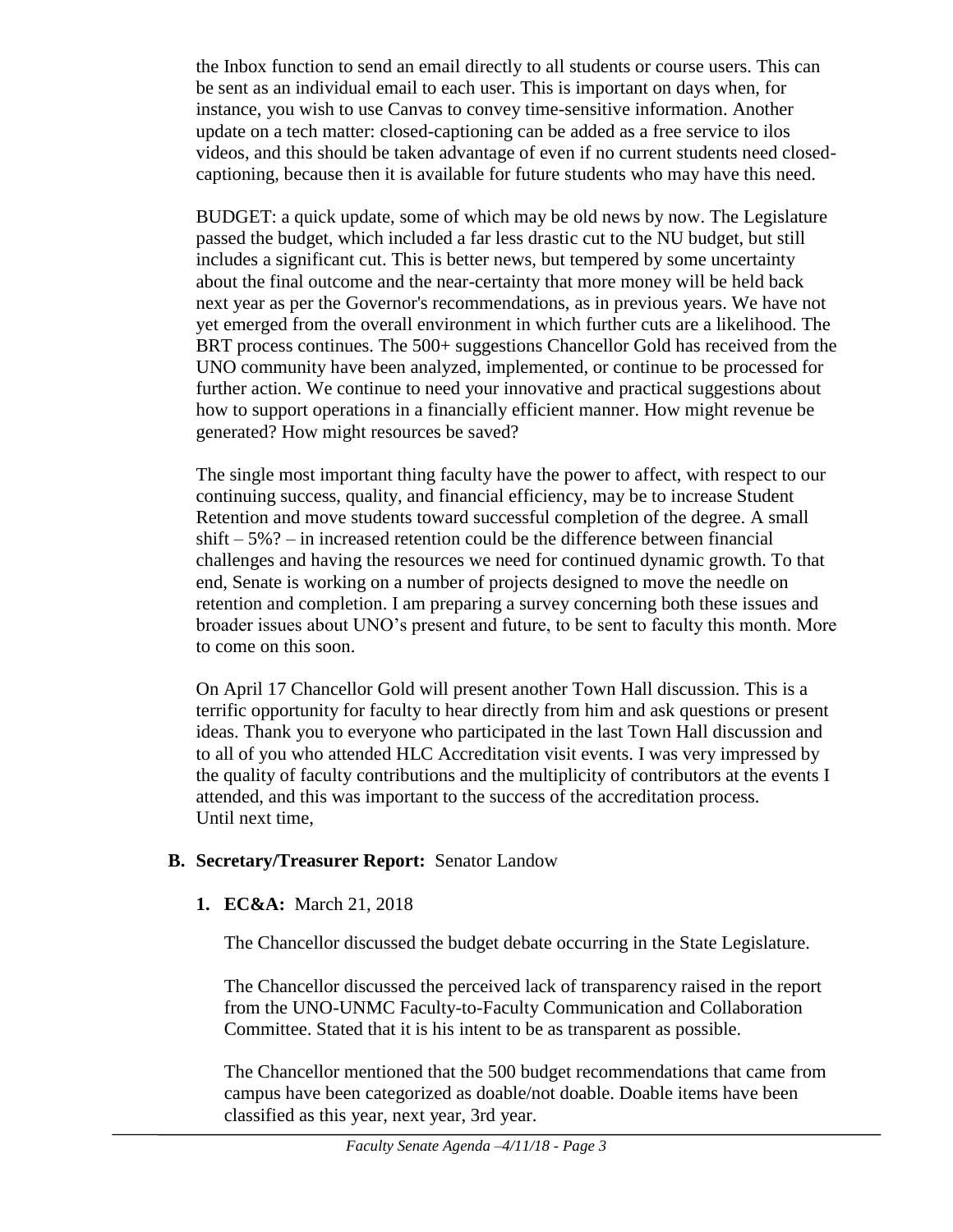There was a discussion of the shared UNO-UNMC administrative positions.

There was a discussion of the status of the data collected concerning joint UNO-UNMC programs/relationships. SVC BJ Reed has been asked to update the status of the items on this list.

There was a discussion of internships, and the Chancellor mentioned that he is on the Executive Committee of the Omaha Chamber of Commerce.

The meeting ended with a discussion of the Freedom of Expression policy, and the map associated with it.

|           |                                        |                                                                                           |                 |                                               | (Action Fending and Current Resolutions)               |                                                                                                                                                                                                                                                                                                                            |
|-----------|----------------------------------------|-------------------------------------------------------------------------------------------|-----------------|-----------------------------------------------|--------------------------------------------------------|----------------------------------------------------------------------------------------------------------------------------------------------------------------------------------------------------------------------------------------------------------------------------------------------------------------------------|
| Res.<br># | Date<br><b>Senate</b><br><b>Passed</b> | <b>Title</b>                                                                              | Admin<br>Accept | Sent<br>for<br><b>Senate</b><br><b>Action</b> | Denied /<br><b>Deferred</b><br>/ In<br><b>Progress</b> | <b>Final Action/Resolved</b>                                                                                                                                                                                                                                                                                               |
| 4326      | 2/14/18                                | Budget Problems &<br>Appreciation                                                         | 2/21/18         |                                               |                                                        |                                                                                                                                                                                                                                                                                                                            |
| 4325      | 2/14/18                                | Replacement on<br><b>UCAT</b>                                                             | 2/21/18         |                                               |                                                        | Acknowledged                                                                                                                                                                                                                                                                                                               |
| 4324      | 2/14/18                                | Approval of the<br>Proposal for a MS<br>degree in Information<br>Technology<br>Innovation | 2/21/18         |                                               |                                                        | Acknowledged                                                                                                                                                                                                                                                                                                               |
| 4323      | 2/14/18                                | Freedom of<br>Expression                                                                  | 2/21/18         |                                               |                                                        |                                                                                                                                                                                                                                                                                                                            |
| 4322      | 2/14/18                                | Newly Elected<br>Senators (term: 2018-<br>2019)                                           | 2/21/18         |                                               |                                                        | Acknowledged                                                                                                                                                                                                                                                                                                               |
| 4321      | 2/14/18                                | <b>Temporary CFAM</b><br>Senator Replacement                                              | 2/21/18         |                                               |                                                        | Acknowledged                                                                                                                                                                                                                                                                                                               |
| 4320      | 2/14/18                                | Temporary A&S<br>Senator Replacement                                                      | 2/21/18         |                                               |                                                        | Acknowledged                                                                                                                                                                                                                                                                                                               |
|           |                                        |                                                                                           |                 |                                               | <b>TO BE FOLLOWED UP</b>                               |                                                                                                                                                                                                                                                                                                                            |
| 4282      | 3/8/17                                 | Expenses<br>Associated with<br>Visas for<br><b>International Hires</b>                    | 4/19/17         |                                               |                                                        | SVC Reed explained the process for UNO paying for<br>legal costs involved. These issues are usually<br>handled by department chairs and personnel. Costs<br>can't be nailed down, since they vary by who is<br>involved. BJ Reed said he would ask for a one page<br>description of the process made available to faculty. |
| 4279      | 12/14/16                               | Grievance<br>Committees<br>Summer<br>Compensation                                         | 12/21/16        |                                               |                                                        | - SVC Reed says they may need more information. It<br>is a workload issue as much as a compensation<br>issue. Let's have further discussion.                                                                                                                                                                               |
|           |                                        |                                                                                           | 3/15/17         |                                               |                                                        | - BJ reiterated that summer pay is not likely to<br>happen, as faculty select a variety of service<br>opportunities. Regarding the three grievance<br>committees, he feels that faculty select this type of<br>service, similar to how faculty choose to serve on<br>thesis committee.                                     |
|           |                                        |                                                                                           | 4/19/17         |                                               |                                                        | Chancellor Christensen said these type of issues, like<br>summer grievance committee work, seldom occur.<br>He is also apprehensive of anyone who has service<br>in the summer wanting compensation. Some service                                                                                                          |

#### **2017-2018 Resolution Action Table (Action Pending and Current Resolutions)**

*Faculty Senate Agenda –4/11/18 - Page 4*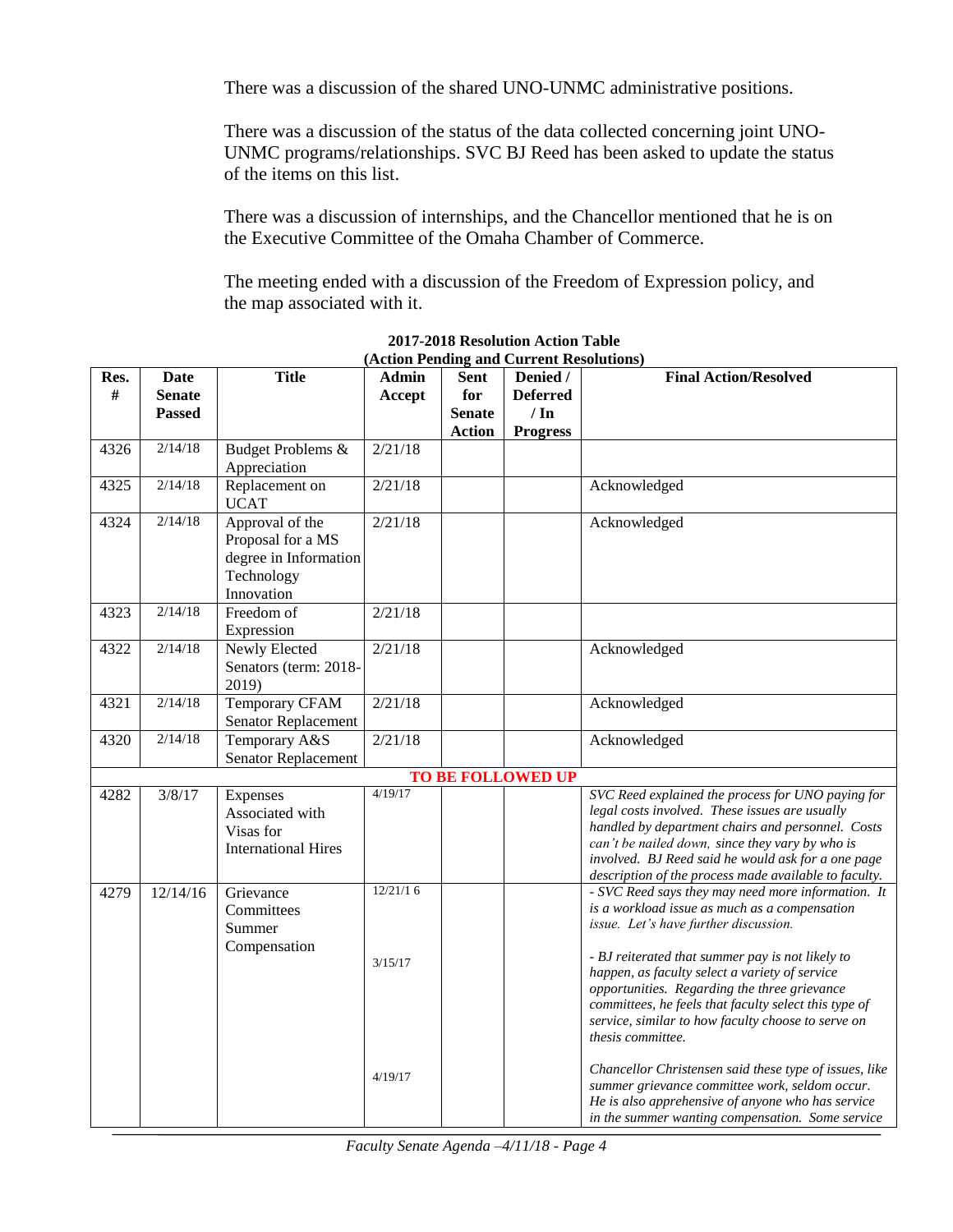|  | 1/24/18 |  | such as FS President and IRB receive workload<br><i>compensation.</i><br>AVC Smith-Howell stated that it is rare that<br>academic freedom, tenure and grievance<br>committee work be needed in the summer. SVC<br>Reed asked that the administration work up a<br>proposal to be reviewed by the executive<br>committee. Chancellor Smith-Howell said she<br>would have a draft ready by the February<br><i>meeting.</i> |
|--|---------|--|--------------------------------------------------------------------------------------------------------------------------------------------------------------------------------------------------------------------------------------------------------------------------------------------------------------------------------------------------------------------------------------------------------------------------|
|  |         |  |                                                                                                                                                                                                                                                                                                                                                                                                                          |

**2. Treasurer's Report:** Senator Landow (March 2018) (agenda attachment – pg. 12)

#### **IV. Executive Committee Report:** Senator Barone

#### **A. RESOLUTION**: **FUSE/GRACA Advisory Committee Be Formed**

**RESOLUTION**: FUSE/GRACA Advisory Committee comprised of Faculty/Student Gov Reps

**WHEREAS** UNO Student Government support was an essential ingredient in attaining the NU Board of Regents approval of the FUSE Student Fee, and student support and engagement are essential to the successful implementation of the FUSE and GRACA grant programs,

**WHEREAS** the success of the FUSE and GRACA grant programs is also the result of a tremendous amount of faculty mentor investment of time and energy,

**WHEREAS,** since its inception, the FUSE grant program has had faculty and student government oversight of policy decisions in the form of a FUSE Advisory Committee,

**THEREFORE BE IT RESOLVED** that a FUSE/GRACA Advisory Committee be formed, comprised of faculty and student stakeholders, prior to any decisions regarding the 2018/2019 implementations of these programs.

#### **B. Canvas Retention & Completion Calendar:** Senator Grams

- **C. Revision of Front-End of Undergraduate & Graduate Catalogs and Possible Representation on Review Committee** (agenda attachments – pgs. 13-30)
- **D. "Concur" or Travel:** Senator Grams

A new system for processing travel requests and expenses, Concur, will be implemented in Firefly this summer. Concerns heard from faculty about the entry of personal or financial information in this system were presented and addressed by the SAP helpdesk in an email to President Grams.

#### **PENDING:**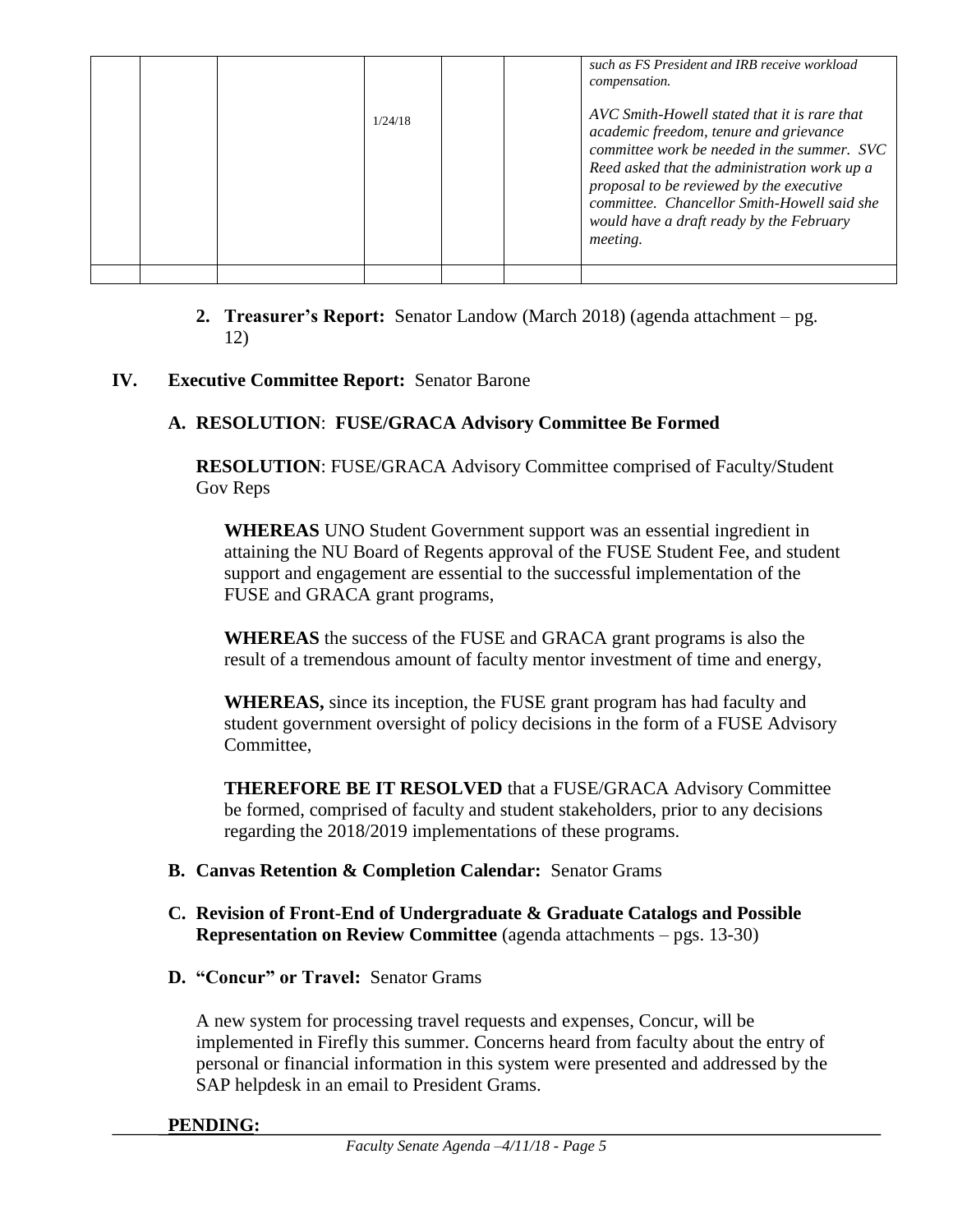#### **A. Dual Factor Authentication:** Senator Barone

# **B. UNO Website for documents and policies**

*At the 1/17/18 Faculty Senate meeting:* AVC Smith-Howell is in the process of finding a UNO web site repository for policy and other documents, in order to make them easier to find. President Grams wanted to start a conversation on this. *(1/17/18 The Senate agreed that this issue would stay with the EC&C.)*

# **C.** *(11/17)* **FUSE/GRACA** (needs a proposal to object):

Scott Snyder and Sara Myers sent an e-mail on 11/13/17 with the following information:

*Due to policy changes directed by the University of Nebraska Central Administration, we have made fundamental changes in the structure and administration of our student funding programs. With these changes, we will no longer be using faculty review panels, as in years past. To review the changes to FUSE and GRACA programs, [please visit our website.](https://www.unomaha.edu/office-of-research-and-creative-activity/students/Changes-to-Student-Funding-Programs-2017_SM.pdf) In addition, our Frequently Asked Questions section has been updated to reflect these changes and can be [reviewed here.](https://www.unomaha.edu/office-of-research-and-creative-activity/students/fuse-faq.php)* 

*3/7/18* EC&C asked to keep this on the EC&A Agenda. *(The EC&C dismissed this issue 4/4/17.)*

**D. Facilities Use Plan, related to the new Freedom of Expression Policy** (*3/7/18):* There was disappointment with the current draft policy in the amount of space where a demonstration could be held**.** 

# **V. Standing Committee Reports**

# **A. Committee on Academic and Curricular Affairs:** Senator Miller

The Committee met March 28, 2018. Present: Connie Schaffer, Stan Wileman, Burch Kealey and Holly Miller Excused Absence: Kelly MacArthur Guests: Matt Tracy and Kelly Malone

The meeting started with introductions and then Matt talked about both UNO's Dual Enrollment program and Millard's Early College High School program. Printed support materials were shared with committee members. Here are some highlights from Matt's presentation:

\*The average number of credit hours completed by high school students in UNO's Dual Enrollment program is 15 or less. The cost for a UNO Dual Enrollment course is \$250.

\*Teachers in all Dual Enrollment program are required to have a Master's degree and 18 hours in the discipline they are teaching. The Higher Learning Commission has allowed a 5-year extension to meet this goal, so requirements must be met by Sept. 1, 2022.

\*Four years ago Millard Public Schools began a partnership with Metro Community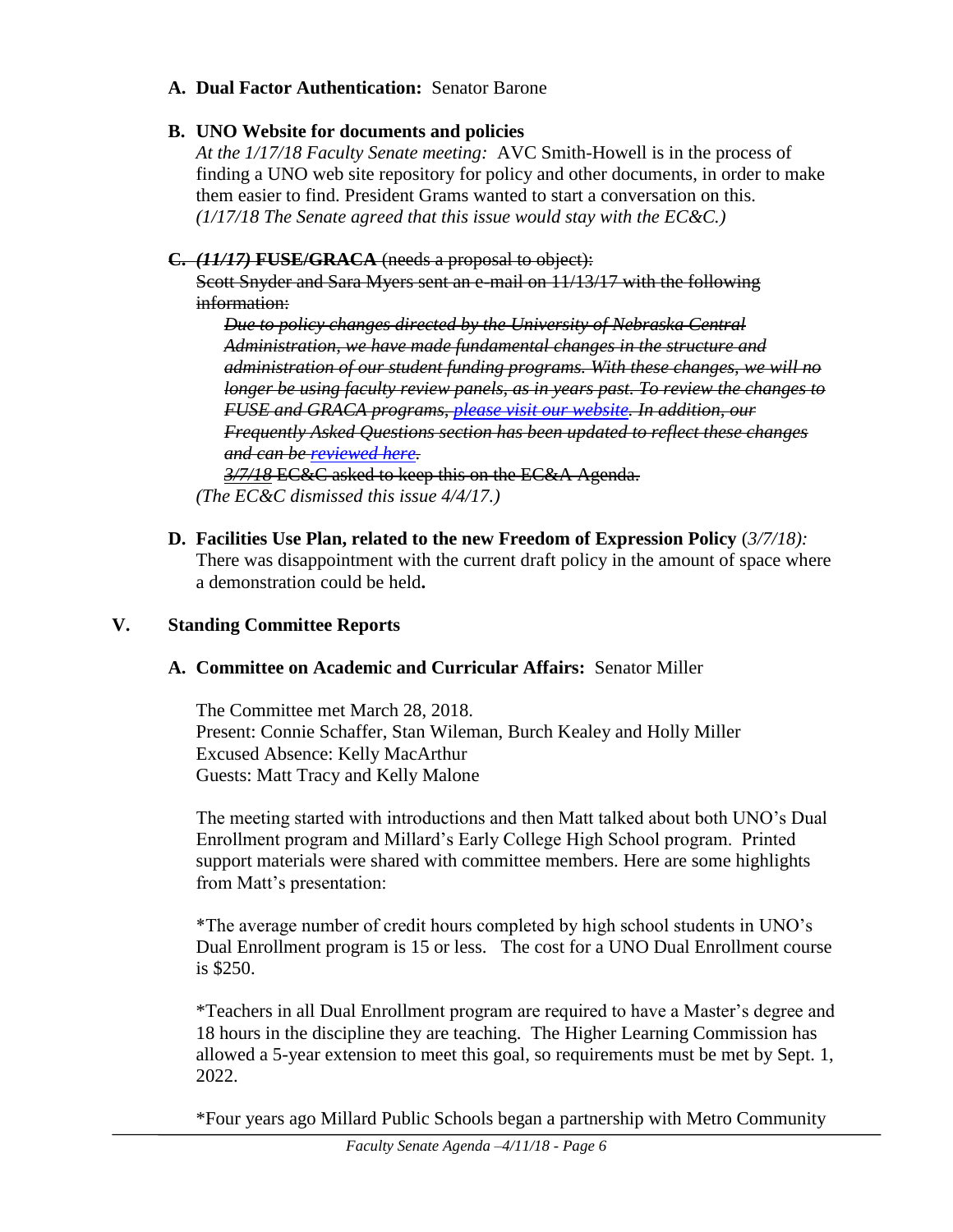College, to offer dual credit courses that fulfill the Associate of Liberal Arts and Academic Transfer degree (LATAA). This degree was developed by MCC and in the partnership with Millard Public Schools, it allows students to complete all their general education requirements before they earn a high school diploma. The degree can then be transferred to UNO where it will fulfill our general educations requirements according to the terms of an articulation agreement effective in 2013. There are currently 150 to 160 students in this program which is only offered at Millard South High School. Each course costs \$48 and half of that cost is paid for by the Millard Foundation, therefore families pay only \$24 per course. Members acknowledged the appeal of the Early College High School program to secondary students and their families. Other high schools are interested in this program.

Discussion followed. Committee members voiced the following concerns:

A key concern raised relates to the differences in the oversight the University of Nebraska at Omaha has over the content and rigor of Millard's Early College High School courses. With UNO's dual enrollment courses our faculty, departments and colleges have reviewed the syllabi, worked with the districts to establish the appropriate credentials of the high school teacher and offered support as needed. With Millard's Early College High School program, we have little involvement, as the route to UNO credit is through the presentation of a MCC transcript. We believe that it would be useful to try to identify those students arriving at UNO who have completed Millard's Early College High School program and monitor their performance. The committee believes UNO is likely interested in the process that MCC and Millard used to establish the selection of courses and the relationship between course grades in Millard and the granting of credit by MCC.

During the April A & CA committee meeting members will continue this discussion and determine if concerns should be shared with the Metro Omaha Educational Consortium.

A request was received from the UNO Ombuds team to remove the reference to an ombudsperson in the academic integrity policy and procedures. To address this concern committee members voted to advance the following resolution.

# **RESOLUTION: Amend UNO Academic Integrity Policy**

**WHEREAS** the role of the Ombuds person as stated in the UNO academic integrity policy is inconsistent with Ombuds policies and procedures, therefore

**BE IT RESOLVED** that the University academic integrity policy, approved in May 2017, be amended by striking the words "or UNO Ombudsperson" from step two – mediation.

The final agenda item was to review of a draft document from student government – Tips for Student Success. Committee members agreed to share their comments in a written format and Holly will compile the suggestions and forward them to Dr. Candice Batton in the coming weeks.

Several topics were discussed in the "*For the Good of the Order"* portion of the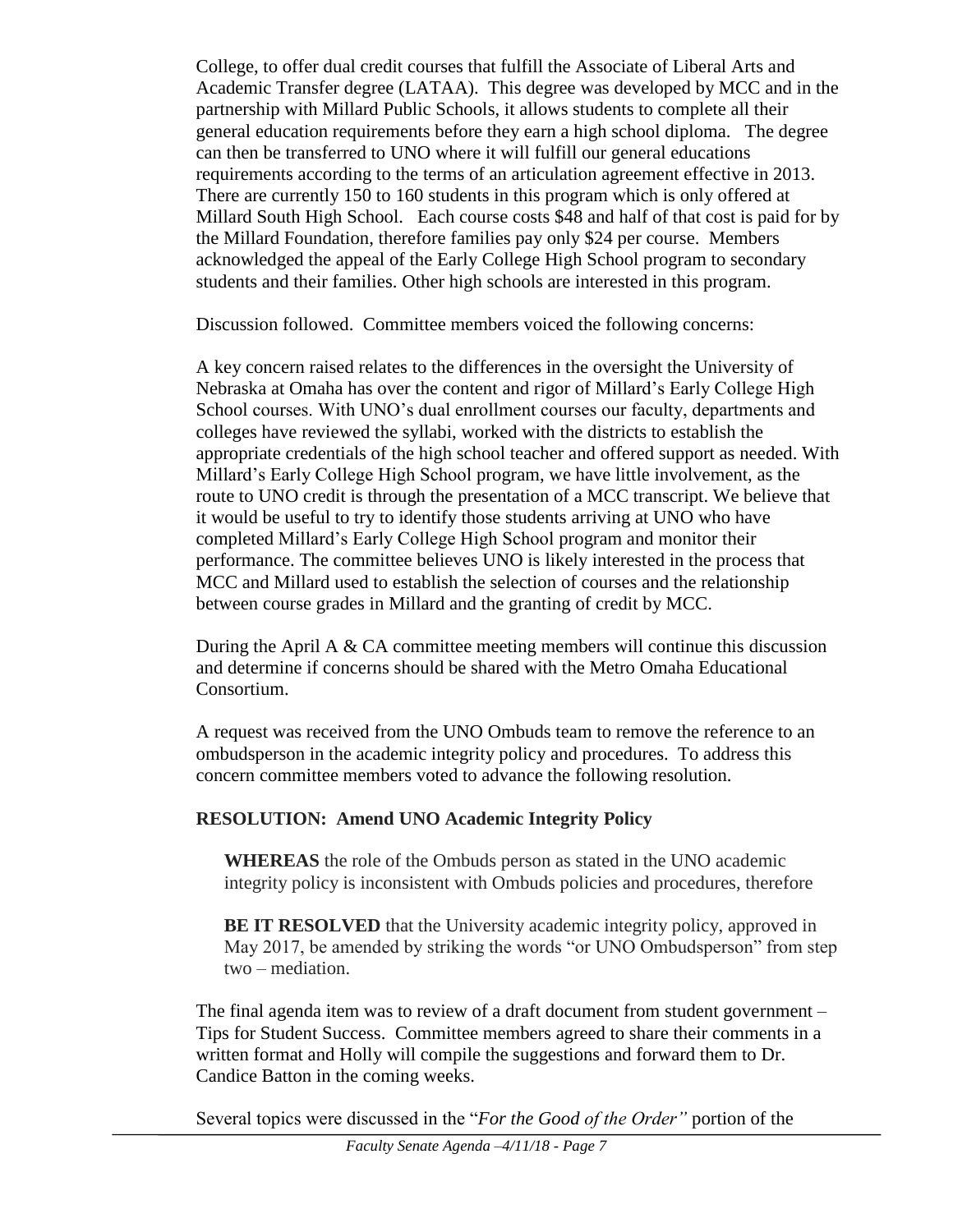meeting.

# **PENDING:**

- **1.** Committee members agree to consider proposed changes to the Academic Integrity Policy in their Feb. 28, 2018 meeting. *(The EC&C dismissed this issue 4/4/17.)*
- **2. UNO SGA Student Success recommendations** *(EC&C sent this to A&CA 1/7/18)*

*(The EC&C dismissed this issue 4/4/17.)*

# **3. Early College High School:** *(EC&C sent to A&CA 2/7/18)*

FYI: E-mail received 2/5/18 from Senator Adams:

*At Friday's English Department meeting, as we discussed Dual Enrollment and other issues, a new program in the Millard School District dominated much of our discussion and members of the department asked me to take this issue to Faculty Senate. In short, our department has concerns about the various impacts of a program called Early College High School* 

*<http://mshs.mpsomaha.org/academics/early-college-high-school> The program says high school students can earn an Associate degree from Metro and that those credits will fulfill the general education requirements at UNO. Members of my department are concerned about how this might threaten enrollments at UNO and about the quality of such a program (it seems, for example, that a 10th grade English course could satisfy the English 1150 writing requirement at UNO). I would like to put this on the EC&C agenda as a point of discussion to determine if faculty in colleges beyond Arts and Sciences are also concerned about such a program.*

# **B. Committee on Educational Resources & Services:** Senator Robins

The ER&S committee met March 28, 2018 in Criss Library Faculty Conference Room.

Attending: Senators Azad Azadmanesh, Marlina Davidson, Barbara Robins, Mark Schoenbeck, Andy Zhong. Senator Tej Adidam was absent.

First order of business was to select the Paul Beck scholarship winners. Senators present compiled the rankings made individually and after discussion made the following selections:

Graduate Award: \$1,000 Kelly Crook Undergraduate Awards: \$500 each Joshua Saddler Lauren Doeschot Megan Kahn

Senator Davidson reported on her inquiries into payroll deduction options as a means of supporting the Paul Beck scholarship. There does appear to be a possible mechanism which needs to be confirmed. She will report back at a future meeting.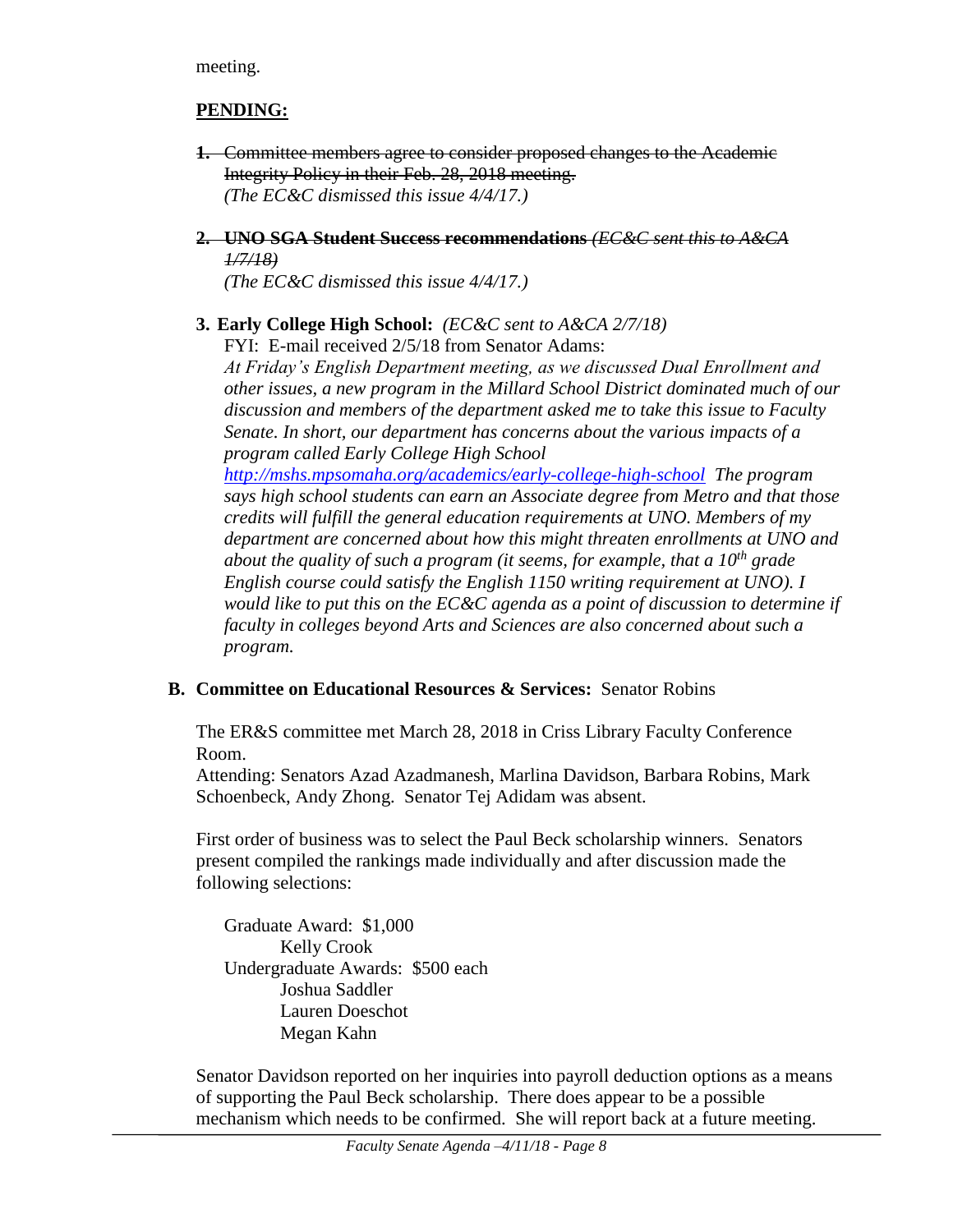New Business: As per the request from President Grams, Senator Robins shared some observations of the recent HLC faculty forums in which some faculty reported on their unit's technical support and quality of classroom design. Because these anecdotal reports suggest there may be disparities in the quality and degree of availability of technical support as well as design issues that impact the accessibility or ergonomic use of the equipment provided, the ER  $\&$  S committee will consider options for further investigation.

# **PENDING:**

- **1. Request for Travel Authorization and Purchase of Travel.** *10/2017:* Senator Robins briefly reported on having located the source of the document used by UNO titled "Request for Travel Authorization and Purchase of Travel." At a future meeting we will discuss suggestions for additions to this document to assist faculty in identifying the need for and for purchasing travel insurance**.**
- **2. Canvas:** When the transition away from Blackboard enter the final days during summer 2018, new issues could emerge as more faculty seek technical assistance. *(EC&C to ER&S 3/7/18)*
- **3. Payroll Deduction for Paul Beck Scholarship** *(2/7/18) (3/7/18):* a response from Debra Wilcox (UNO Controllers Office) regarding the possibility that faculty could submit a payroll deduction that would serve as a monthly gift to the Beck scholarship fund. Senator Davidson has agreed to follow-up.
- **4. Accessibility to Classroom IT Equipment** *(3/7/18):* EC&C sent this item was to the ER&S Committee.

# **C. Committee on Faculty Personnel & Welfare:** Senator Elder

Present: Marshall Prisbell, John Noble, Dale Tiller, Griff Elder Absent (excused): Amber Rogers, Pauline Brennan Guests: Gina Toman, Michele Desmarais, Joy Chung, Roma Subramanian

The meeting was in response to last year's Resolution 4282. We had asked Gina Toman (Faculty Human Resources Officer and Asst to the Senior Vice Chancellor) to come and share with the committee the details of the process that international faculty go through to obtain visa's for their continued work at UNO.

We invited Michele Desmarais, Joy Chung, and Roma Subramanian, because each had their own personal experience with the visa process to share. Their input helped us clarify matters and focus on the central issues.

Gina explained how her office will be the central clearinghouse for queries on these and related matters. We discussed a document that Dan Rock has produced for FP&W last year. Gina shared a recent document (draft attached – Pgs 31-32) produced by Academic Affairs that clarifies the internal process at UNO and included much of the information that was in Dan Rock's document.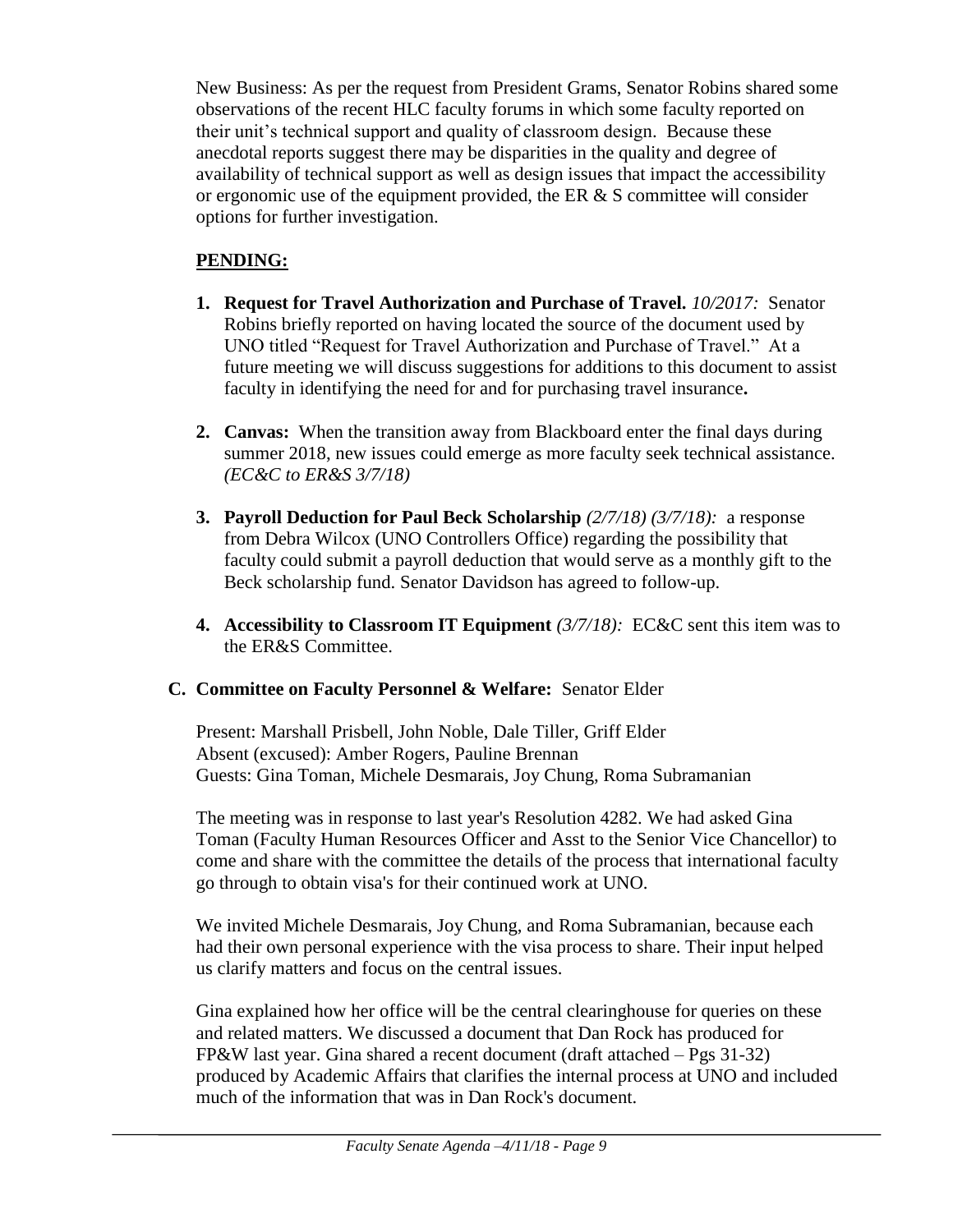The committee then spent much time discussing the fact that there is no single policy regarding the fees for the I-140 and the I-485. Apparently, many departments cover these fees, but not all.

The committee felt that there should be a uniform policy, and furthermore, whether the applicant must cover these fees should not be left up to a negotiation during the hiring process between the applicant and their Dean. UNO should pay these fees regardless of the department hiring.

We asked Gina to ask that Academic Affairs have a discussion on this issue. If there are good reasons why certain departments should not pay these fees, we would like to know the names of the departments and know the reasons.

Reporting on other items:

In response to Resolution 4319, the Parking Advisory Committee met on February 15 and voted to change its name to the "Transportation and Parking Advisory Committee".

New Charter: "The University Transportation and Parking Advisory Committee shall be responsible for advising and assisting the Parking and Transit Manager in reviewing and recommending policies relative to all transportation and parking situations on the UNO Campus. The areas of review and recommendation will encompass all aspects of getting to, from and around campus and all UNO parking rules and recommendations."

# **PENDING:**

**1. HPER Fees.** *10/2017:*On Mon Sept 18, there was an initial faculty/staff wellness-based incentive program meeting in EAB 202 organized by Dan Shipp. Attending: Dan Shipp, Cathy Pettid, Joe Kaminski, Jeanne Surface, Griff Elder, Cecil Hicks, Carol Kirchner, and Esther Scarpello**.**

The group met to discuss how UNO could develop and pilot a wellness-based incentive program for faculty/staff. The wellness program needs still to be worked out—both programmatically and financially. But roughly, the idea is that, UNO would offer a pilot program that would partially reimburse the cost of a HPER membership based upon member usage and participation in specific wellness program elements. Tentatively, the financial incentive might be as much as a \$100 reimbursement of the \$150 per semester HPER membership fee. Details have to still be worked out. The working goal is to offer this pilot program starting in January (but if not January, then the following August-2018).

The working group plans to meet every two weeks. The first meeting will discuss the requirements for reimbursement.

I have been asked to put together a Faculty Senate Focus Group that this working group can consult.

**2. Summer Compensation for Grievance Committees.** *10/2017 cont.:* **RESOLUTION 4279**, 12/14/16: **Grievance Committees Summer Compensation**

While most of us are on 9 month contracts, many uncompensated service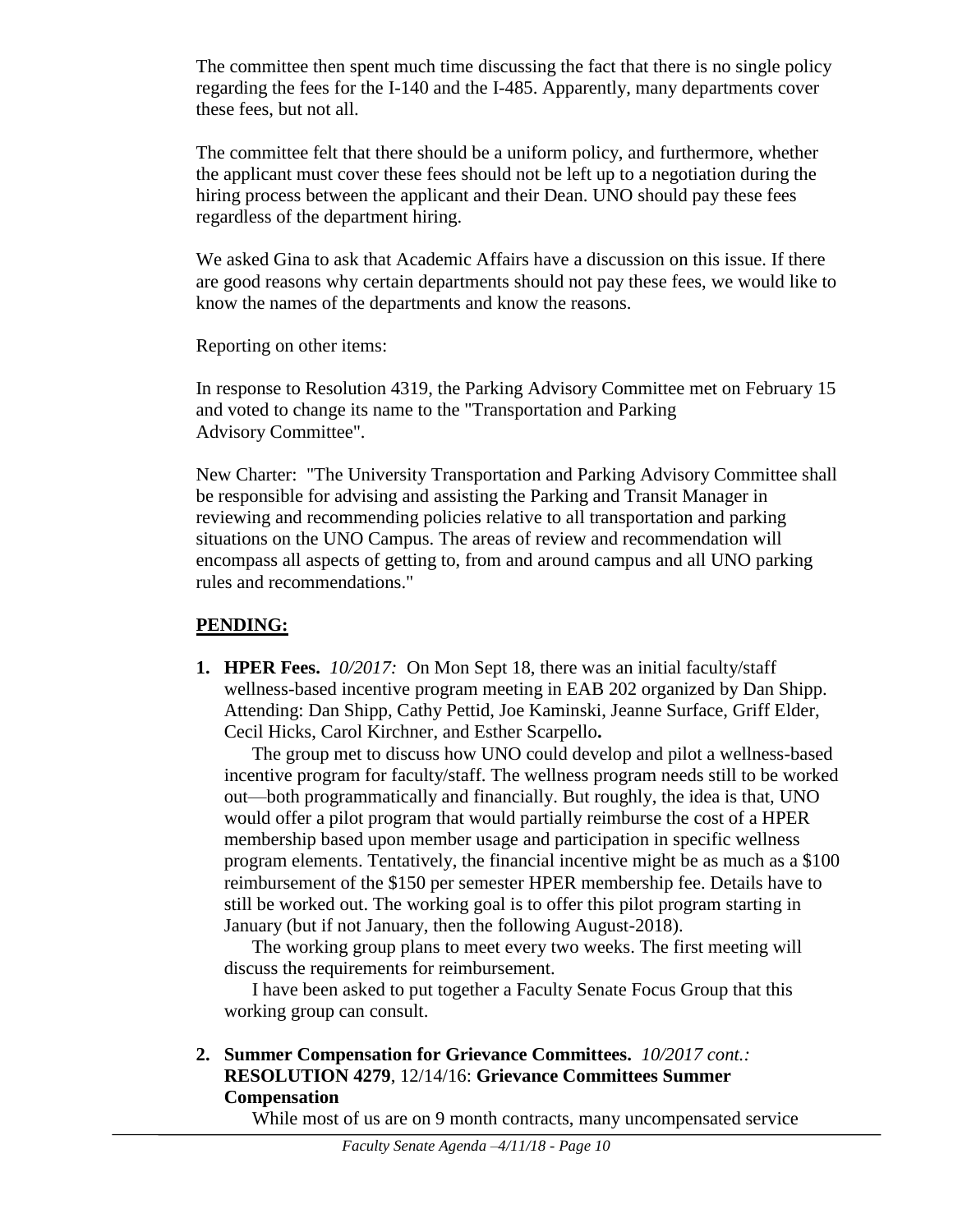obligations require summer participation. Members on the committee have their own anecdotal accounts of what we perceive to be a trend. We are hoping to discuss this topic with the AAUP, so that we can begin to connect some of the dots. We have contacted AAUP. The topic is on their agenda for Friday October 6, 2017**.**

*EC&C 3/7/18:* We have been asked to look at the policies and procedures for the 3 committees to see if appropriate language could be added to minimize the necessity of these committees meeting during the summer. John Noble has agreed to produce a first draft response.

Administrations proposal is that 9 month faculty committee members will be compensated up to \$500.00 per day (minimum of 1/2 day) when their committee is required to meet. The sense of the committee was that the compensation what fair. Still, we asked that the rationale be written down and shared with us.

We have been asked to contact the AAUP, particularly Mike Peterson, to make sure that the solution that we are crafting is in line with the AAUP contract.

**3. Visa Issues: Are they consistent college to college.**

*(1/10/18: Put on EC&A agenda.)*

**4. Faculty/Staff Safety Processes.** *10/2017 cont.:* Dr. Gina Toman has been named Faculty Human Resources Officer and Assistant to the Senior Vice Chancellor. She begins her new role on October 11**.**

We are interested in the administration developing a website similar to the Student Safety Website.

Note: We felt that the following site makes a good model:

http://academicpersonnel.unc.edu/faculty-policies-procedures-guidelines/

We expect Gina Toman will be help us address the request that there be a flow-chart that will help faculty understand and negotiate the many resources that are available: Ombudsperson, EAP person, counseling, BRT, etc. What information is confidential, etc. This "flowchart" may manifest itself in the form of the website mentioned above.

*(3/4/18 Info: Academic Affairs is doing a big website development.)*

# **5. Server for Personal Web Pages**

Senator Elder reported that last year all faculty across campus lost the server, along with the opportunity to have their own personal web sites, like Math. The Web site may have not been pretty, but it was spot on for other mathematicians to check. Senator Zhong said it now looks odd. Senator Kennedy said we all need support to get the server back for supporting personal web sites. Anything without branding is gone.

*(On 12/13/17 this issue was given to the FP&W Committee.) (3/4/18: EC&C suggested putting this item on the EC&A agenda. UNL has cloud hosting services.)*

# **D. Committee on Goals and Directions:** Senator Arbelaez

The Committee met March 28, 2018. Present: Bradley Bereitschaft, Richard Stacey, Daniel Hawkins, and Maria Arbelaez Excused: Christopher Kelly and Hamid Sharif-Kashani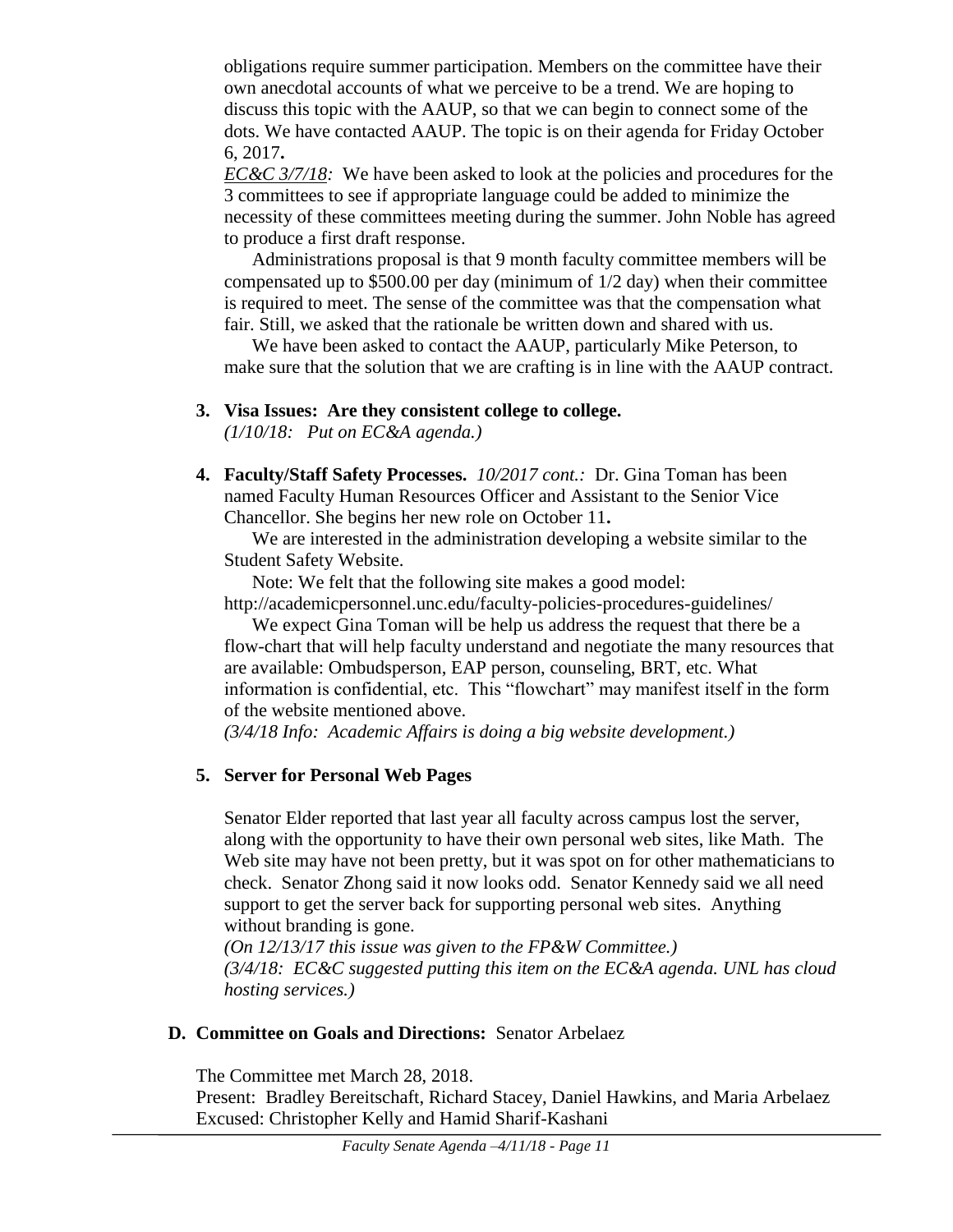- 1. We met and discussed our only pending matter related to our role with Facilities Planning and Faculty Representation. We have asked for pertinent information. The Chair of that Department is out of town until mid-April. After that date, we should be able to obtain the information.
- 2. The next academic year 2018-2019, Bradley Bereitschaft has volunteered to preside over the committee.

# **Pending:**

- **1. Facilities Planning and Faculty Representation** (Specifically, which Facilities Planning Committee would be the best on which to have faculty representation before plans are made, not just reported?) *(Sent to G&D 2/10/16) (3/4/18 Info: Senator Bereitschaft is checking on this.)*
- **E. Professional Development:** Senator Adams

The Committee met on March 28<sup>th</sup>. Senators Adams, Winter, Cast-Brede, Feng, Nordman, and Boron were present.

The committee met to discuss results from our survey of deans regarding Faculty Development Fellowship application/awards processes and criteria. The survey results answered some of our questions and clarified some anecdotal "myths"—for example, the deans make clear that faculty cannot receive a full year FDF with full pay (Question #10, see attached Report) (agenda attachment – pgs. 33-45 ). The survey suggests that nearly all applications for FDF that are received are awarded (Ouestions  $#5 \& #7$ ). However, the survey raises three issues that the PD Committee would ask the Faculty Senate executive committee to follow up with at the next EC&A.

- 1. Deans indicate that information about the FDF application process is distributed primarily via Department Chairs and email (Question 9); it concerns us that this key information is not readily available somewhere stable where faculty can access it regularly without relying on chairs or waiting for email that may or may not come well enough in advance of deadlines for FDF applications
- 2. Deans indicate that written criteria for ranking FDF applications (Question 3) are located either in department guidelines or in some "other" location; our concern is that these criteria—required by Board of Regents policy—are not actually available to faculty. We would ask our administration to help make these criteria (whatever rubric or logic is used to sort/rank applications) visible in each college.
- 3. Deans indicated that they are not all that familiar with the earning restrictions for faculty on FDF (Question 13); our committee would ask administration for help educating Deans in this regard.

The PD Committee agree to share survey results with the senate executive committee and if there are no objections from that committee, for those results (attached) to be shared with the full senate.

(A*t the 4/4/18 EC&C meeting Senator Adams was invited to present the results of the*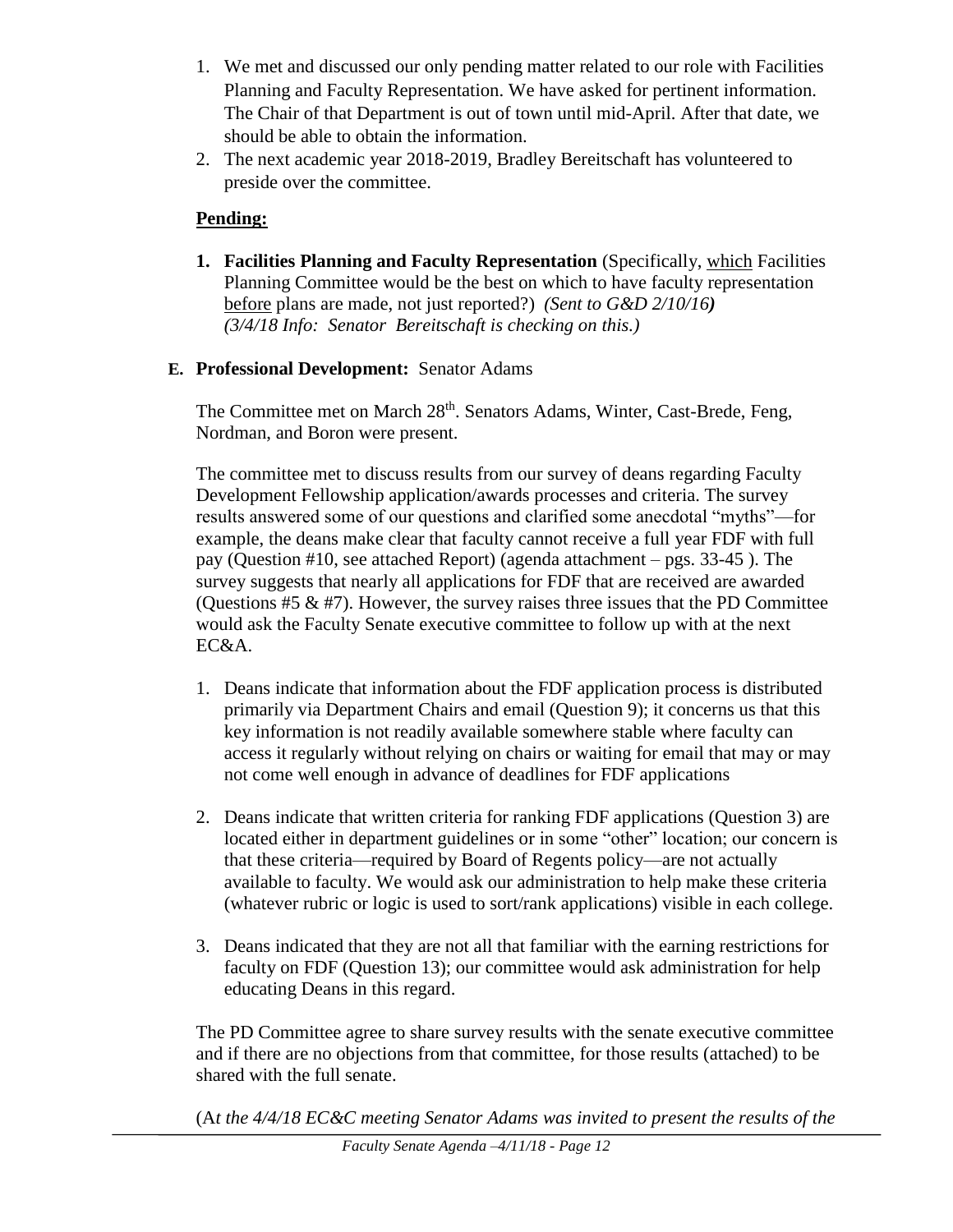*survey at the next EC&A meeting.)* 

The committee briefly discussed upcoming meetings and the need for members who will return in the fall to consider serving as Chair/Vice Chair, since both positions are currently occupied by senators whose senate terms expire this year (Adams/Nordman).

#### **PENDING:**

**1. Faculty Professional Development Leave policies/procedures:**  *(1/10/18: The PD committee is waiting for deans to complete a survey to actually gauge faculty's understanding of FPD leave policies and procedures.)*

#### **F. Committee on Rules:** Senator Nash

The Rules Committee met at the Criss Library on March 28, 2018.

*Present:* Paul Landow, Bob Nash, Kathy Peterson, Troy Romero. *Absent:* Jeremy Johnson (excused), Wei Rowe (excused). *Guests:* Sue Bishop, Chris Kelly.

131 "Committee Service Preference" forms were received for the 2018-2019 academic year.

Preliminary assignments were made for university committees and Faculty Senate standing committees. During the month of April, the Rules Committee will be confirming and finalizing committee appointments to be approved at the May meeting of the Faculty Senate.

**PENDING:** None

#### **VI. Other Faculty Senate Committees**

**A. Faculty Senate Budget Advisory Committee Report:** Prof. Hall, Maher, O'Hara

#### **VII. Ad hoc Committees**

**A. Ad hoc UNO-UNMC Faculty-to-Faculty Communication and Collaboration Committee:** Next meeting April 30, 2018

#### **VIII. Non-Senate Committee Reports**

**1. Transportation & Parking Advisory Committee:** February 15, 2018

**Present:** Kim Harter, Angela Eikenberry, Steven Torres, Marshall Prisbell, Katrina Kroeze, Vanessa Rath, Erin Safely, Stan Schleifer **Not Present:** Jim Sinclair, Deb Brozak, Chandra Gustafson, Rhys Hansen

#### **Minutes from January 2018 were approved.**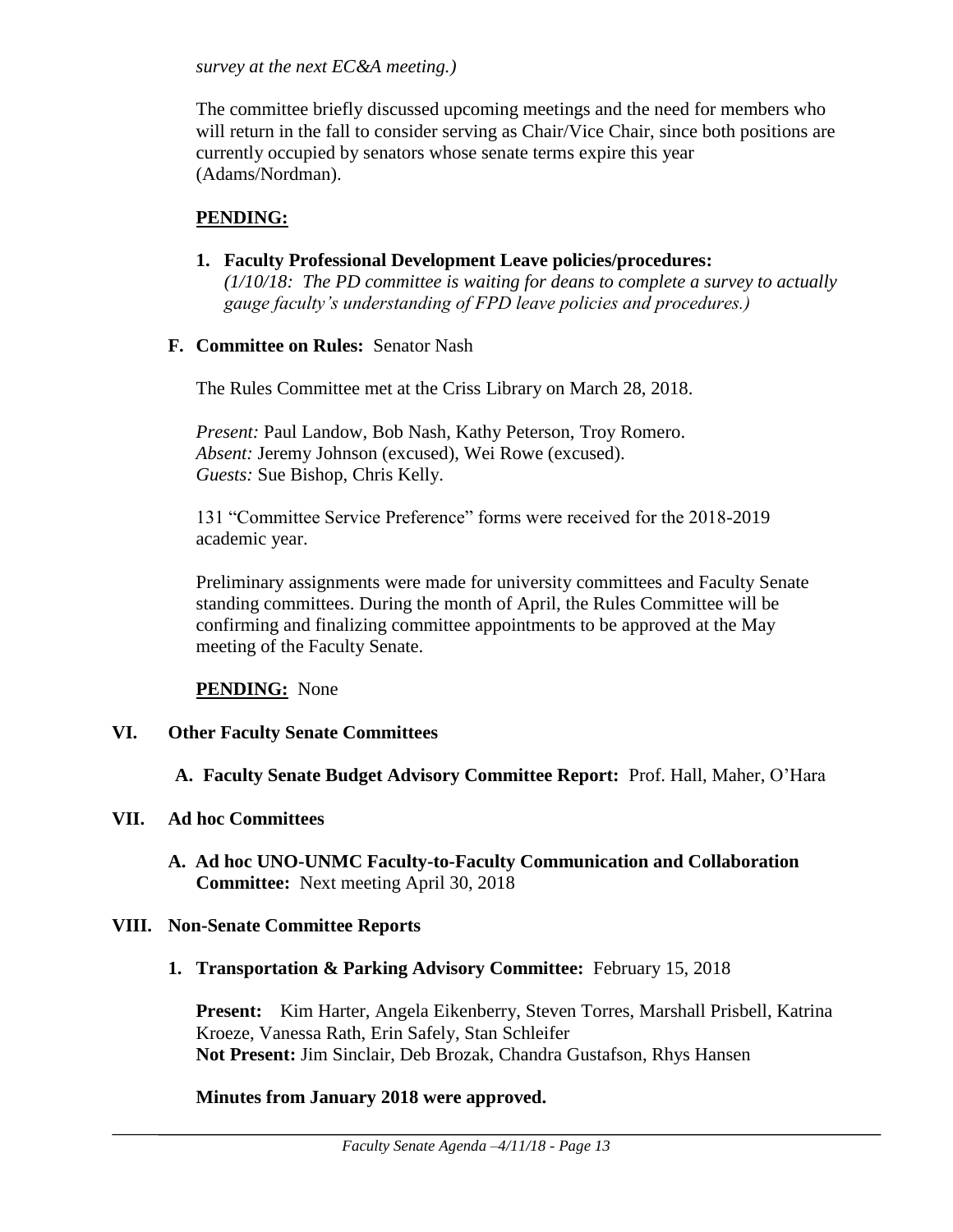**Committee Name and Charter Change –** The faculty senate passed a resolution to rename the Parking Advisory Committee to more adequately meet the needs of our growing campus community, and in recognition of this new focus, it was recommended that the committee be renamed to: Transportation and Parking Advisory Committee.

The PAC discussed this further and we feel that the name PARKING should be in the title. The reason is that whenever anyone has a question or concern about anything related to Parking, they go to the Parking Services web page and Parking is the main focus of this page. Transportation is more inclusive in all modes of getting around beyond just parking a car, and Parking is a key part of transportation. The Parking Services web page also provides information on shuttles, transportation and other services.

The committee's recommended name and charter change is below.

# **Transportation and Parking Advisory Committee**

**Charge**: The University Transportation and Parking Advisory Committee shall be responsible for advising and assisting the Parking and Transit Manager in reviewing and recommending policies relative to all transportation and parking situations on the UNO Campus. The areas of review and recommendation will encompass all aspects of getting to, from and around campus and all UNO parking rules and recommendations.

# **Fall Updates -**

- **a. Permit and Student Fees for 2018-2019 –** Parking Services has recommended that there be no increase in fees or permits for 2018-2019.
- **b. E-citation update –** Parking services has been testing paperless violations and is still working with a vendor to improve operational communication. The goal is to have this in place for fall 2018. Communication will go out in the spring and throughout the summer to make staff, faculty  $&$  students aware that they will receive parking violations via email. They will have 30 days to respond. Visitors will still receive paper violations.
- **c. Garage Restrictions –** Currently those parking in the east and west garages on Dodge campus are allowed to only park in their purchased garage or park in the surface lots on Scott Campus. And those with a permit to park in the Pacific Street Garage an only allowed to park in the West Garage on Dodge Campus. A change was proposed so that those with East and West garage permits on Dodge campus can only park in the Pacific Street Garage at Scott campus and those with a Pacific Street garage permit will still only park in the West Garage. This was voted on and passed unanimously. This proposal will become effective August 20,2018
- **d. Volunteer Permits –** Volunteer permits were implemented 5 years ago with a high volume of sales. Currently volunteers pay \$30 for a permit and sales of volunteer permits have dropped significantly. Most volunteers are using garage codes or department purchased visitor permits. A proposal was provided to eliminate the volunteer permits and allow departments to provide their volunteers with garage codes (charged to the department). This was voted on and passed unanimously. This proposal will become effective August 20, 2018.
- **e. Nuisance Violators –** Parking Services is working with student conduct team and